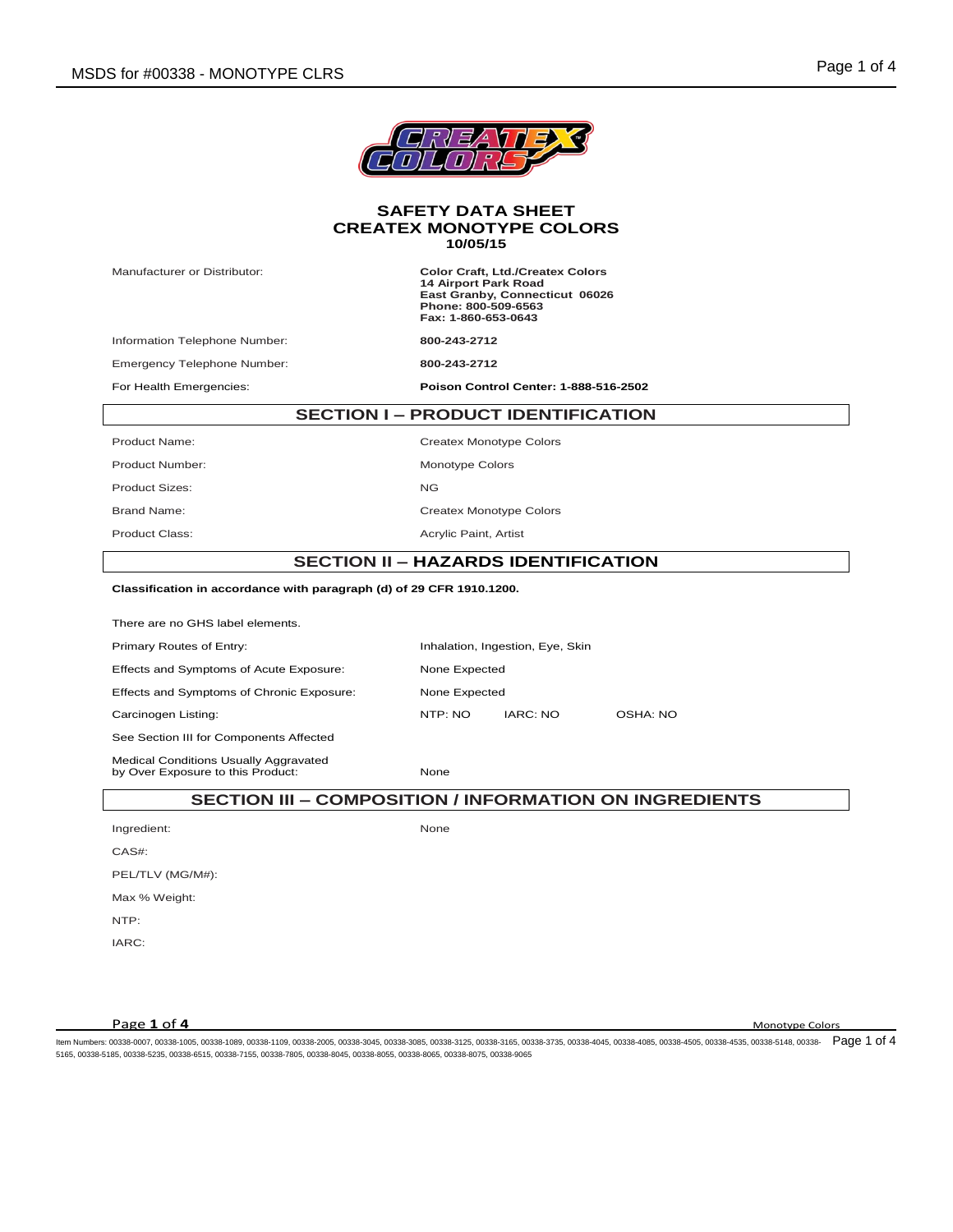

| <b>SECTION IV - FIRST AID MEASURES</b>                                 |                                                                                                                                                                                                                                                                                         |  |  |  |
|------------------------------------------------------------------------|-----------------------------------------------------------------------------------------------------------------------------------------------------------------------------------------------------------------------------------------------------------------------------------------|--|--|--|
| <b>First Aid Measures:</b>                                             | None Required. No acute health effects expected.                                                                                                                                                                                                                                        |  |  |  |
| <b>SECTION V - FIRE FIGHTING MEASURES</b>                              |                                                                                                                                                                                                                                                                                         |  |  |  |
| Flash Point (Method):                                                  | N/A                                                                                                                                                                                                                                                                                     |  |  |  |
| Autoignition Temperature:                                              | N/A                                                                                                                                                                                                                                                                                     |  |  |  |
| Explosion Limits in Air (% by Volume):                                 | Not Explosive                                                                                                                                                                                                                                                                           |  |  |  |
| <b>Extinguishing Media:</b>                                            | No special media required.                                                                                                                                                                                                                                                              |  |  |  |
| Required Fire Fighting Procedures:                                     | No special firefighting procedures required.                                                                                                                                                                                                                                            |  |  |  |
| Unusual Fire & Explosion Hazards:                                      | Not Combustible                                                                                                                                                                                                                                                                         |  |  |  |
| <b>SECTION VI - ACCIDENTAL RELEASE MEASURES</b>                        |                                                                                                                                                                                                                                                                                         |  |  |  |
| Steps to be taken in case a material is spilled:                       | Clean up in accordance with all applicable regulations. Absorb spillage with<br>non-combustible, absorbent material. For waste disposal, see Section XIII                                                                                                                               |  |  |  |
| <b>SECTION VII - HANDLING AND STORAGE</b>                              |                                                                                                                                                                                                                                                                                         |  |  |  |
| Precautions to be taken during storage and handling:                   | Good industrial hygiene practice requires that exposure be maintained<br>below the TLV. This is preferably achieved through the provision of<br>adequate ventilation. When exposure cannot be adequately controlled in<br>this way, personal respiratory protection should be employed. |  |  |  |
| <b>SECTION VIII - EXPOSURE CONTROLS / PERSONAL PROTECTION</b>          |                                                                                                                                                                                                                                                                                         |  |  |  |
| Respiratory Protection and<br><b>Special Ventilation Requirements:</b> | Wear a NIOSH / MSHA approved respirator                                                                                                                                                                                                                                                 |  |  |  |
| Other Protective Equipment (Gloves, Goggles, etc):                     | None Required                                                                                                                                                                                                                                                                           |  |  |  |
| Work / Hygiene Practices:                                              | None Required                                                                                                                                                                                                                                                                           |  |  |  |
| <b>Engineering Controls:</b>                                           | None Required                                                                                                                                                                                                                                                                           |  |  |  |
| <b>SECTION IX - PHYSICAL AND CHEMICAL PROPERTIES</b>                   |                                                                                                                                                                                                                                                                                         |  |  |  |
| <b>Boiling Point:</b>                                                  | N/A                                                                                                                                                                                                                                                                                     |  |  |  |
| <b>Melting Point:</b>                                                  | N/A                                                                                                                                                                                                                                                                                     |  |  |  |
| Vapor Pressure:                                                        | N/A                                                                                                                                                                                                                                                                                     |  |  |  |
| Specific Vapor Density (Air=1):                                        | N/A                                                                                                                                                                                                                                                                                     |  |  |  |
| Specific Gravity:                                                      | N/A                                                                                                                                                                                                                                                                                     |  |  |  |
| Solubility In Water:                                                   | N/A                                                                                                                                                                                                                                                                                     |  |  |  |
| Reactivity In Water:                                                   | Non-Reactive                                                                                                                                                                                                                                                                            |  |  |  |
| VOC:                                                                   | N/A                                                                                                                                                                                                                                                                                     |  |  |  |

# **Page 2 of 4** Monotype Colors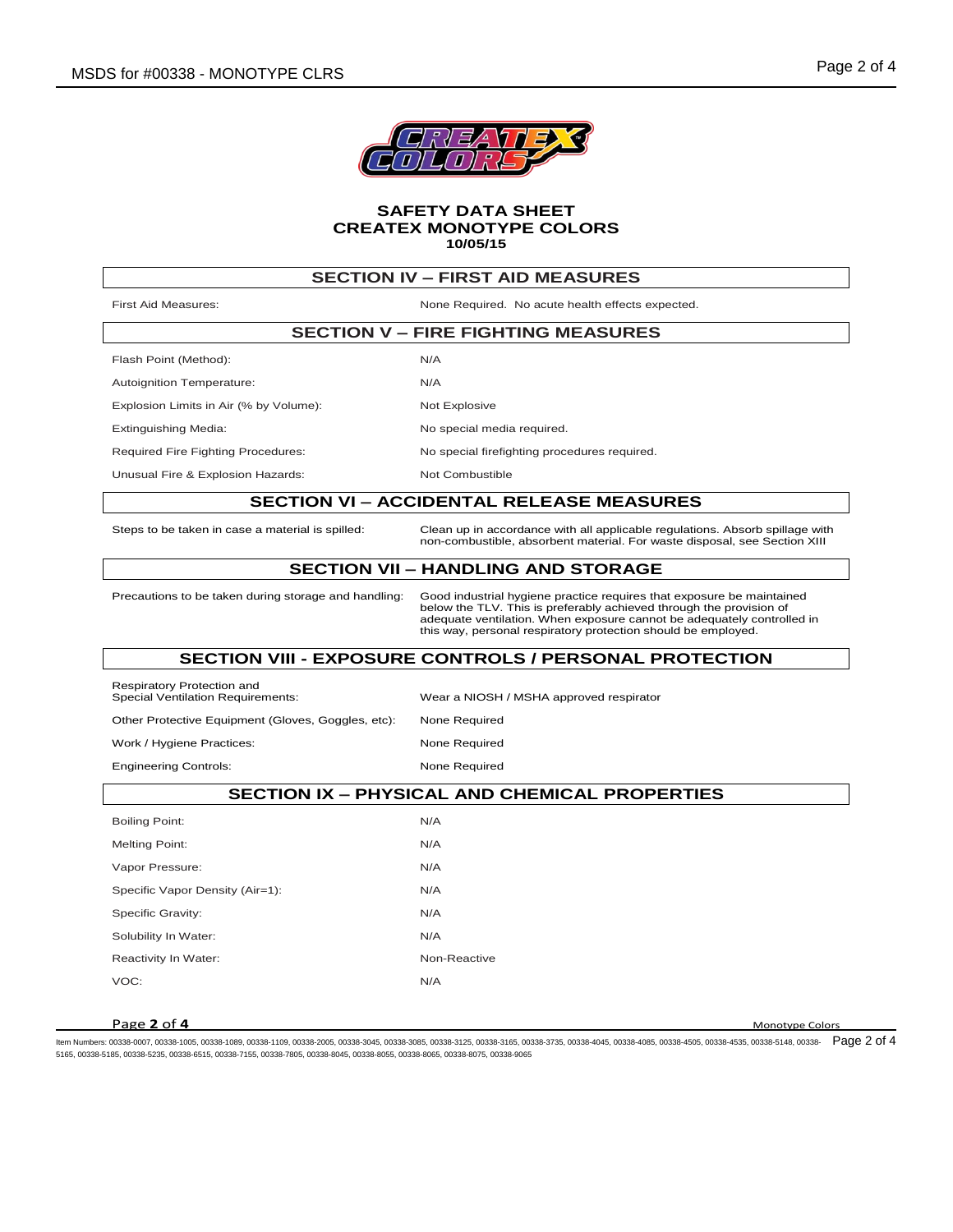

# **SECTION X – STABILITY AND REACTIVITY**

Hazardous Polymerization Products: None Stability: Stable Conditions to Avoid: None Incompatibility (Materials to Avoid): None

Hazardous Decomposition Products: None

### **SECTION XI – TOXICOLOGICAL INFORMATION**

Acute Effects Associated with Use of this Material: None Expected

The summated LD50 is >50000 mg/kg.

The summated LC50 is 99999 mg/cubic meter.

This product is not considered to be a known or suspected human carcinogen by NTP, IARC or OSHA (see section III)

# **SECTION XII – ECOLOGICAL INFORMATION**

No harmful effects known other than those associated with suspended inert solids in water.

#### **SECTION XIII – DISPOSAL CONSIDERATIONS**

RCRA Hazard Class (40 CFR 261): This product is not classified as a hazardous waste.

### Waste Disposal Method: **Dispose of in accordance with federal**, state and local regulations.

#### **SECTION XIV – TRANSPORTATION INFORMATION**

U.S. DOT (49 CFR 172.101): This is not a hazardous material as classified by CFR 172.101.

## **SECTION XV – REGULATORY INFORMATION**

| Contents of this SDS comply with Osha Hazard<br>Communication Standard 29 CFR 1910.1200EPA<br><b>SARA Title III Chemical Listings:</b>                                                                                                                                                                          | None                                               |
|-----------------------------------------------------------------------------------------------------------------------------------------------------------------------------------------------------------------------------------------------------------------------------------------------------------------|----------------------------------------------------|
| Section 302.4 Extremely Hazardous<br>Substances (40 CFR 355):                                                                                                                                                                                                                                                   | <b>None</b>                                        |
| Section 313 Toxic Chemicals (40 CFR 372):                                                                                                                                                                                                                                                                       | None                                               |
| <b>International Regulations</b><br>Canadian WHMIS:<br>This product is a controlled product under Canada's workplace hazardous materials information system.<br>It contains the following toxic or highly toxic materials:                                                                                      | Aluminum Oxide<br>Ferric Oxide<br>Propylene Glycol |
| <b>Supplemental State Compliance Information:</b><br>This product contains the following chemical(s)<br>listed in the state of California under their Safe<br>Drinking Water and Toxic Enforcement Act of<br>1986 (Proposition 65) as being known to cause<br>cancer, birth defects or other reproductive harm: | None                                               |

This product contains the following chemical(s)

**Page 3 of 4** Monotype Colors